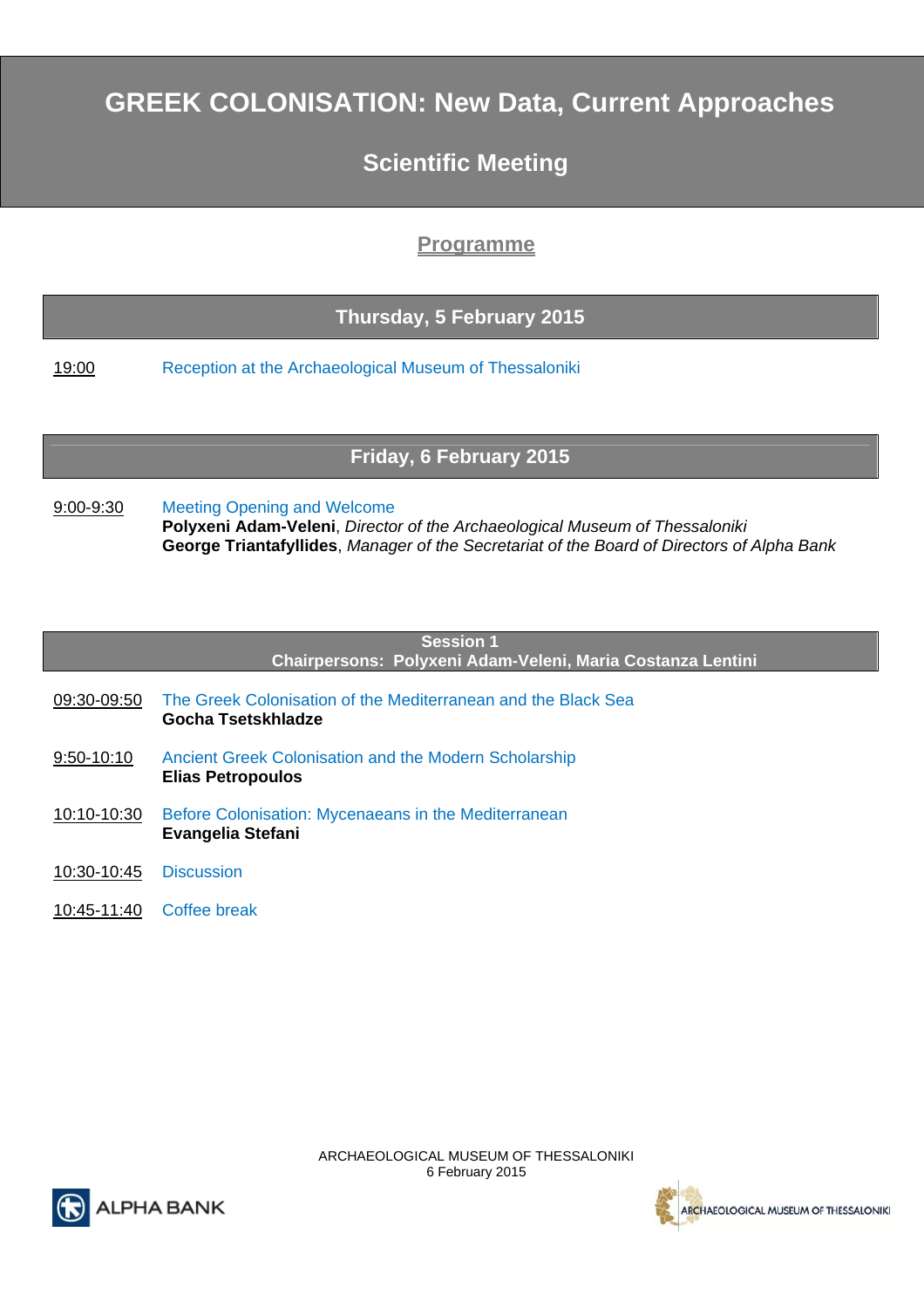| <b>Session 2</b><br>Chairpersons: Evangelia Stefani - Dimitra Tsangari |                                                                                                               |  |  |  |
|------------------------------------------------------------------------|---------------------------------------------------------------------------------------------------------------|--|--|--|
| 11:40-12:00                                                            | Magna Graecia and Macedonia: "Elective Affinities"<br>Polyxeni Adam-Veleni                                    |  |  |  |
| 12:00-12:20                                                            | The Leukania of Magna Graecia: Archaeological Data from Basilicata (Southern Italy)<br><b>Dimitris Roubis</b> |  |  |  |
| 12:20-12:40                                                            | Excavating an Ancient Greek Colony: The Case of Achaean Sibari in South Italy<br><b>Michalis Petropoulos</b>  |  |  |  |
| 12:40-13:30                                                            | Naxos of Sicily in the 5th Century BC. New Research<br>Maria Costanza Lentini, Jari Pakkanen                  |  |  |  |
| <u>13:00-13:20</u>                                                     | Sanctuaries and cults in pre-Roman Pompeii<br><b>Massimo Osanna</b>                                           |  |  |  |
| 13:20-13:40                                                            | <b>Discussion</b>                                                                                             |  |  |  |
| 13:40-15:00                                                            | <b>Snack break</b>                                                                                            |  |  |  |

| <b>Session 3</b><br>Chairpersons: Dimitris Roubis - Massimo Osanna |                                                                                                                                    |  |  |
|--------------------------------------------------------------------|------------------------------------------------------------------------------------------------------------------------------------|--|--|
| 15:00-15:20                                                        | From the Aegean to the Mediterranean: Northern Greek Silver in Southern Italy and Sicily<br><b>Panagiotis Tselekas</b>             |  |  |
| 15:20-15:40                                                        | Images of the Sea on the Coins of Ancient Greek Colonies<br>Dimitra Tsangari                                                       |  |  |
| 15:40-16:00                                                        | The Greek Colonisation of the Southern Black Sea from the Viewpoint of the Locals<br><b>Manolis Manoledakis</b>                    |  |  |
| 16:00-16:20                                                        | Doric Colony Chersonesos in Taurica: Historical and Economic Aspects of the Developments<br>in Hellenistic Period<br>Elena Klenina |  |  |
| 16:20-16:45                                                        | <b>Discussion</b>                                                                                                                  |  |  |
| 16:45-17:30                                                        | Coffee break                                                                                                                       |  |  |



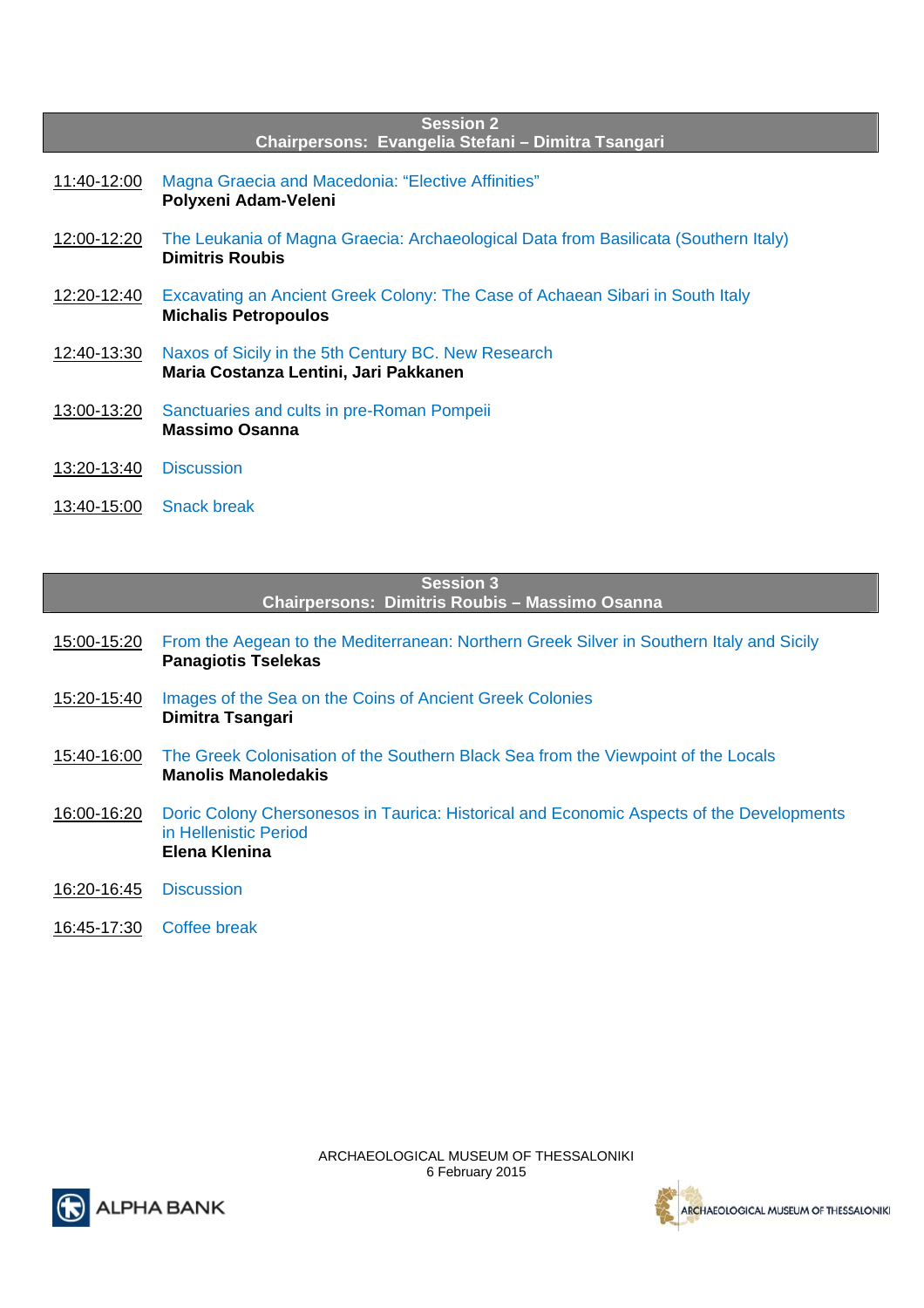| <b>Session 4</b><br><b>Chairperson: Gocha Tsetskhladze</b> |                                                                                             |  |  |  |
|------------------------------------------------------------|---------------------------------------------------------------------------------------------|--|--|--|
| 17:30-17:50                                                | Recent Archaeological Research in the Phocaean Enclave of Emporion<br>Marta Santos Retolaza |  |  |  |
| 17:50-18:10                                                | Anacharsis: The Travels of a Scythian Wise Man in the Greek History<br>Domna Terzopoulou    |  |  |  |
| 18:10-18:20                                                | <b>Discussion</b>                                                                           |  |  |  |
| 18:20-18:45                                                | Conclusion<br>Polyxeni Adam-Veleni<br>Gocha Tsetskhladze                                    |  |  |  |

ARCHAEOLOGICAL MUSEUM OF THESSALONIKI 6 February 2015



ARCHAEOLOGICAL MUSEUM OF THESSALONIKI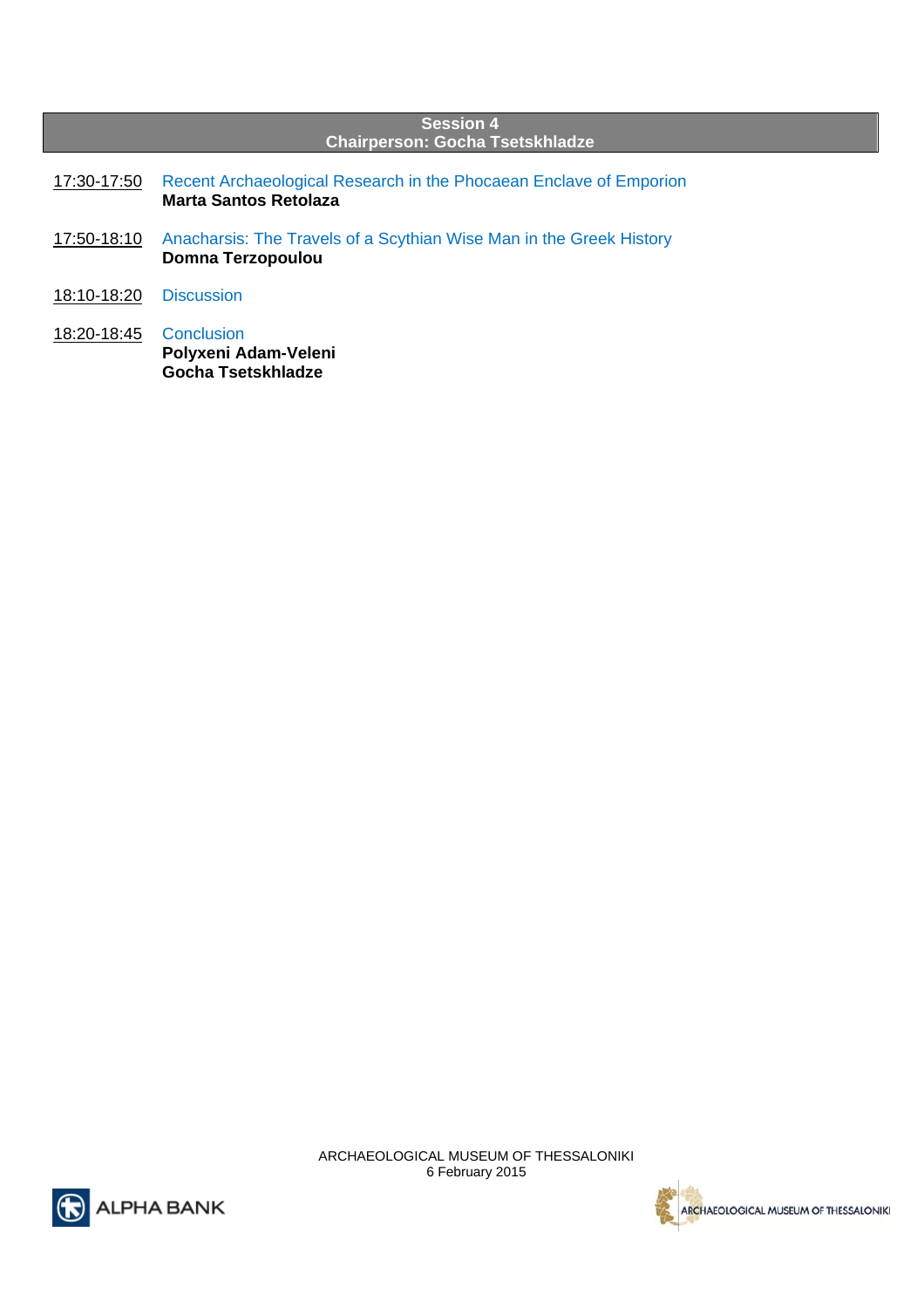### **LIST OF SPEAKERS IN ALPHABETICAL ORDER**

| Dr Polyxeni Adam-Veleni   | Director, Archaeological Museum of<br>Thessaloniki                                                                                                                                                                                                                  | pveleni@culture.gr                                 |
|---------------------------|---------------------------------------------------------------------------------------------------------------------------------------------------------------------------------------------------------------------------------------------------------------------|----------------------------------------------------|
| Dr Elena Klenina          | Head of Research, National Preserve<br>"Chersonesos of Taurica", Ukraine                                                                                                                                                                                            | klenina_e@yahoo.com                                |
| Dr Maria Costanza Lentini | Director, Archaeological Park of Naxos<br>(Sicily)                                                                                                                                                                                                                  | mc.lentini@tin.it                                  |
| Dr Manolis Manoledakis    | Assistant Professor, Classical Archaeology<br>School of Humanities, International Hellenic<br>University                                                                                                                                                            | m.manoledakis@ihu.edu.gr                           |
| Dr Massimo Osanna         | Soprintendenza speciale per i Beni<br>Archeologici di Pompei, Ercolano e Stabia,<br>Pompei                                                                                                                                                                          | massimo.osanna@unibas.it                           |
| Dr Jari Pakkanen          | Director of Finnish Institute at Athens                                                                                                                                                                                                                             | pakkanen@finninstitute.gr<br>J.Pakkanen@rhul.ac.uk |
| Dr Elias Petropoulos      | Assistant Professor, Department of<br>Languages, Literature and Culture of<br>Culture of the Black Sea Countries,<br>Democritus University of Thrace and<br>Visiting Professor at the International<br>Hellenic University of Thessaloniki, School<br>of Humanities | elias_p@otenet.gr<br>ipetropo@bscc.duth.gr         |
| Dr Michalis Petropoulos   | Archaeologist, Honorary Ephor of<br>Antiquities                                                                                                                                                                                                                     | petropoulosm@gmail.com                             |
| Dr Dimitris Roubis        | IBAM-CNR, Adjunct professor Scuola di<br>Specializzazione in Beni Archeologici -<br>UNIBAS, Matera, Italy                                                                                                                                                           | d.roubis@ibam.cnr.it                               |
| Dr Marta Santos Retolaza  | Director, Museu d'Arqueologia de<br>Catalunya-Empúries, Spain                                                                                                                                                                                                       | msantosr@gencat.cat                                |
| Dr Evangelia Stefani      | Head, Department of Ceramics, Frescoes<br>and Mosaics, Archaeological Museum of<br>Thessaloniki                                                                                                                                                                     | estefani@culture.gr                                |
| Dr Domna Terzopoulou      | Archaeologist, Archaeological Museum of<br>Thessaloniki                                                                                                                                                                                                             | dterzopoulou@yahoo.gr                              |
| Dr Dimitra Tsangari       | Curator, Alpha Bank Numismatic Collection                                                                                                                                                                                                                           | dimitra.tsangari@alpha.gr                          |



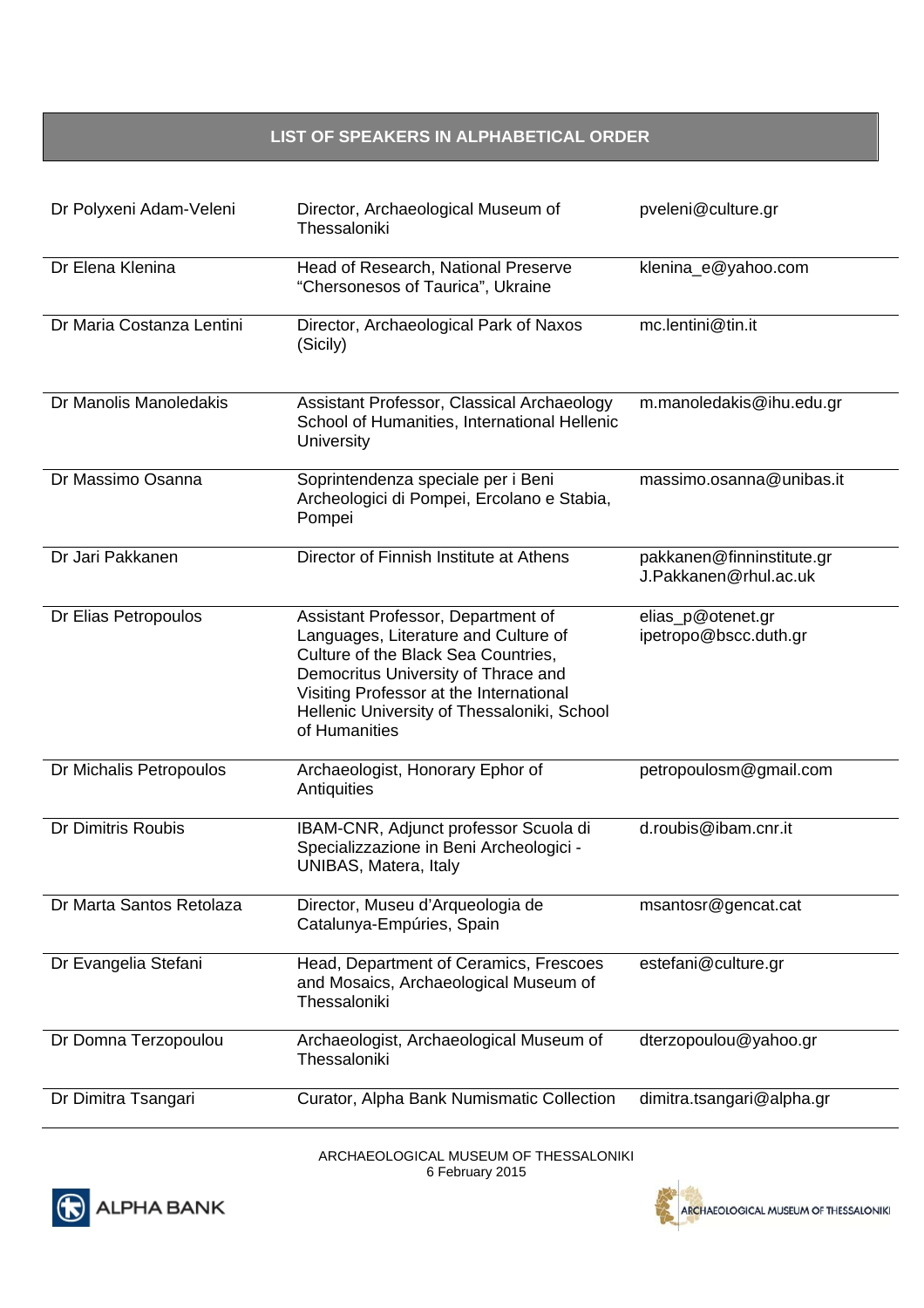| Dr Panagiotis Tselekas | Lecturer in Classical Archaeology and<br>Ancient Numismatics, Aristotle University<br>of Thessaloniki              | ptselekas@hotmail.com         |
|------------------------|--------------------------------------------------------------------------------------------------------------------|-------------------------------|
| Dr Gocha Tsetskhladze  | Professor, Classics and Archaeology,<br>School of Historical and Philosophical<br>Studies, University of Melbourne | g.tsetskhladze@unimelb.edu.au |